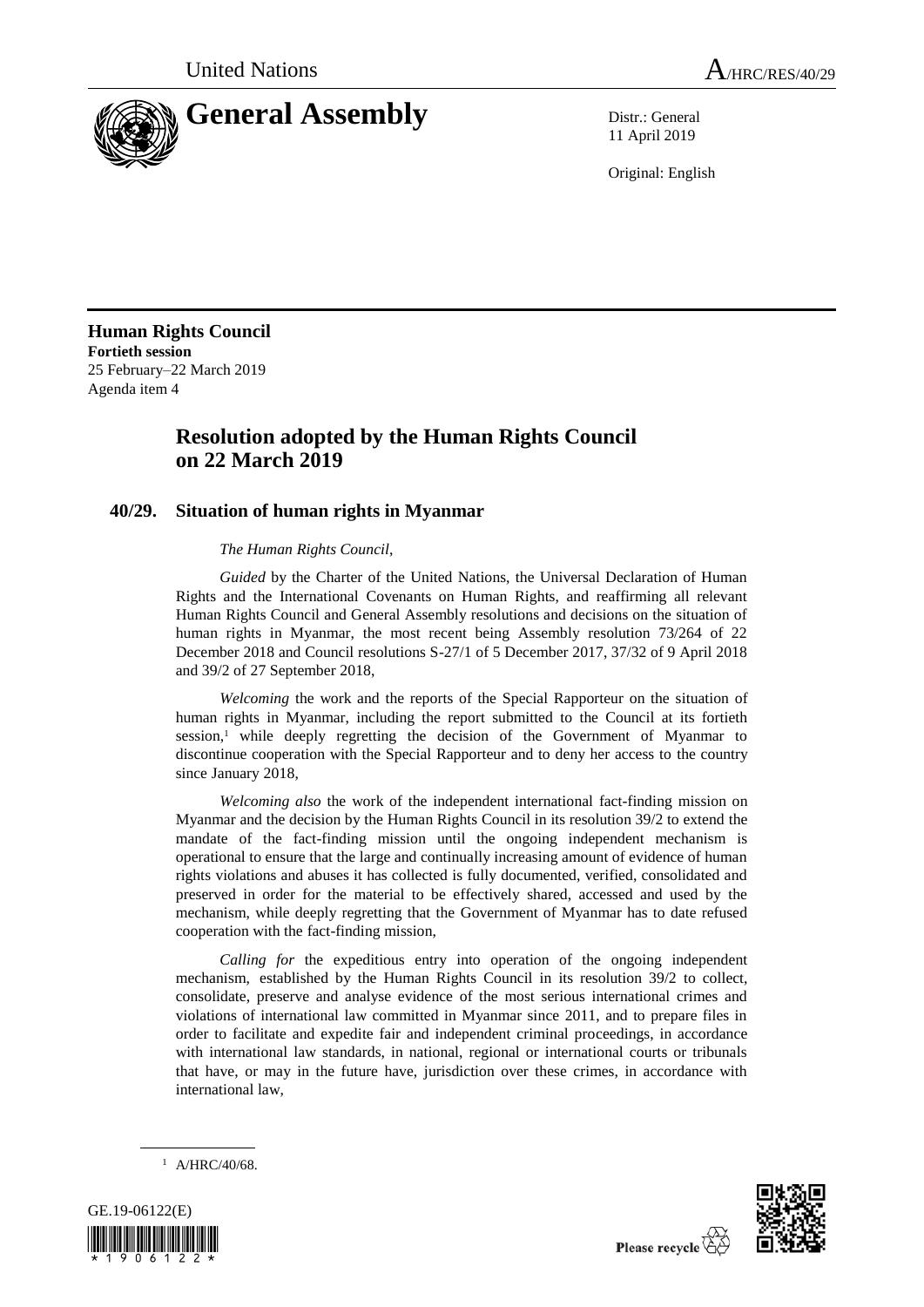*Welcoming* the work of the Special Envoy on Myanmar and the opening of her office in Nay Pyi Taw, and encouraging her to pursue her mandate as established by the General Assembly in its resolution 72/248 of 24 December 2017,

*Recognizing* the ongoing humanitarian efforts and commitments that the Government of Bangladesh has extended to those fleeing human rights violations and abuses in Myanmar, in cooperation with United Nations agencies and the international community,

*Recognizing also* the complementary and mutually reinforcing work of the various United Nations mandate holders working on Myanmar to improve the situation of human rights in Myanmar,

*Noting* the ruling of the Pre-Trial Chamber of the International Criminal Court that it may exercise jurisdiction over the alleged deportation of the Rohingya people from Myanmar to Bangladesh and the ongoing preliminary examination conducted by the Prosecutor,

*Noting also* the establishment of the Independent Commission of Enquiry by the Government of Myanmar on 30 July 2018 as a possible step towards promoting accountability for the gross human rights violations and abuses committed in Rakhine State, provided that the Commission, unlike previous national investigative mechanisms, is able to work with independence, impartiality, transparency and objectivity, including for alleged crimes committed by the armed forces of Myanmar, the Tatmadaw, and delivers tangible results to promote accountability, and encouraging the Commission to cooperate with all relevant United Nations mandate holders, as appropriate,

*Recalling* that States have the primary responsibility to respect, protect and fulfil human rights, and have the responsibility to comply with their relevant obligations to prosecute those responsible for violations of international law, including international humanitarian law and international human rights law, and for abuses of human rights law, and to provide an effective remedy to any person whose rights have been violated, such as restitution, compensation, rehabilitation, satisfaction and guarantees of non-recurrence, with a view to ending impunity and ensuring accountability,

*Reiterating* the urgent need to ensure that all those responsible for crimes under international law, including violations and abuses of international human rights law and violations of international humanitarian law, in particular in Rakhine, Kachin and Shan States, are held to account through credible and independent national or international criminal justice mechanisms, while recalling the authority of the Security Council to refer the situation in Myanmar to the International Criminal Court, and inviting Myanmar to become a party to the Rome Statute or to accept the exercise of jurisdiction of the International Criminal Court in accordance with article 12 (3) of the Rome Statute,

*Welcoming* the four-month unilateral ceasefire in northern and eastern conflict areas declared by the armed forces of Myanmar, the Tatmadaw, on 21 December 2018, and encouraging them to respect the ceasefire fully, to make every effort to reduce tensions on the ground, and to extend the ceasefire in time and scope,

1. *Expresses grave concern* at continuing reports of serious human rights violations and abuses in Myanmar, including sexual and gender-based violence and violations and abuses against children, in particular in Rakhine, Kachin and Shan States, and calls upon the Myanmar authorities, in particular the Myanmar military and security forces, to end immediately violence and all violations of international law in Myanmar, in particular in Rakhine, Kachin and Shan States;

2. *Expresses serious concern* about the recent escalation of violence in Rakhine State between the armed forces of Myanmar, the Tatmadaw, and the Arakan Army, causing loss of life, displacement and further human suffering, and calls for the ceasefire declared unilaterally by the armed forces of Myanmar, the Tatmadaw, for Kachin and Shan States to be extended beyond four months and to cover all parts of the country, including Rakhine State, and calls upon all parties to show restraint, to respect their relevant obligations under international human rights law and international humanitarian law, to ensure the safety and protection of civilians and to show readiness to re-engage in dialogue;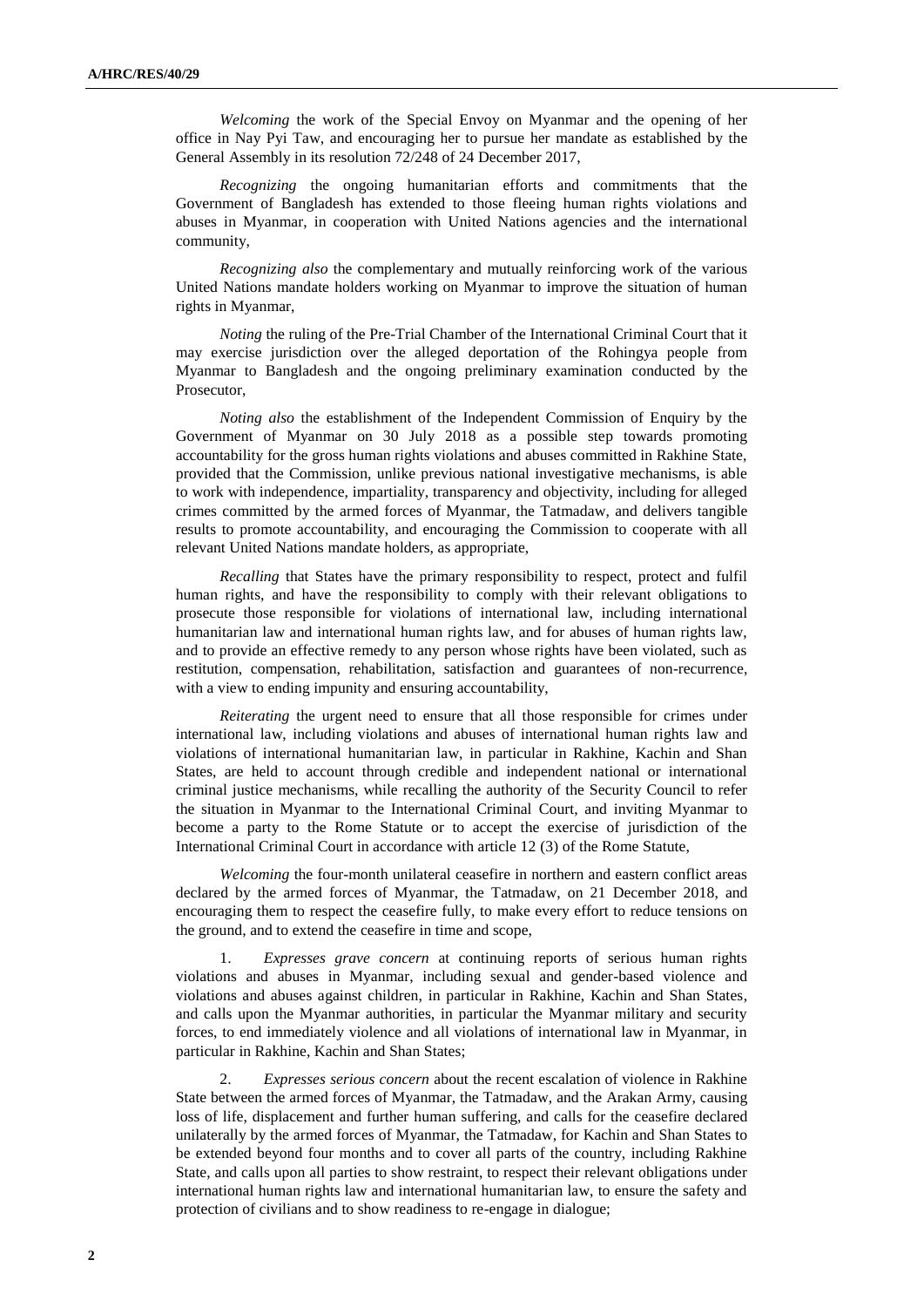3. *Expresses concern* about reports of new internal and cross-border displacements of civilians due to the ongoing conflict with the Arakan Army in Rakhine State, and similar displacements in the Chin State due to a spillover of the conflict, bearing the risk of further large-scale displacement from these two States towards international borders if the conflict continues;

4. *Calls upon* the Government of Myanmar to ensure the protection of the human rights of all persons in Myanmar and to take all measures necessary to ensure accountability and to end impunity for all violations and abuses of human rights by undertaking a full, transparent and independent investigation into reports of all violations and abuses of international human rights law and violations of international humanitarian law;

5. *Calls for* the expeditious entry into operation of the ongoing independent mechanism established by the Human Rights Council in its resolution 39/2 and steps to secure its effective functioning as soon as possible, and for close cooperation between the mechanism and any future investigations pertaining to human rights violations in Myanmar by national, regional or international courts or tribunals, including by the International Criminal Court, and notes in this regard its important and complementary role;

6. *Calls upon* the Government of Myanmar to cooperate fully with and to grant full, unrestricted and unmonitored access to all United Nations mandate holders and human rights mechanisms, including the Special Rapporteur, the independent international factfinding mission, the ongoing independent mechanism once operational, relevant United Nations agencies and international and regional human rights bodies to independently monitor the human rights situation, and to ensure that individuals can cooperate without hindrance with the United Nations and other human rights entities, without fear of reprisal, intimidation or attack;

7. *Expresses grave concern* about increased restrictions on humanitarian access in Rakhine State, and calls upon the Government of Myanmar to ensure full respect for international humanitarian law and to allow the full, safe and unhindered access of humanitarian personnel to all government-controlled and non-government-controlled areas and to provide humanitarian assistance, including age- and gender-responsive assistance, as well as the delivery of supplies and equipment, in order to allow such personnel to perform efficiently their task of assisting affected civilian populations, including internally displaced persons, and encourages it to grant access to the diplomatic corps, independent observers and representatives of the national and international independent media, without fear of reprisal;

8. *Welcomes* the role of the Association of Southeast Asian Nations in supporting the Government of Myanmar by dispatching a needs assessment team from its Coordinating Centre for Humanitarian Assistance on Disaster Management to Rakhine State, while stressing its complementary role to the mandate of the United Nations High Commissioner for Refugees, and calls upon the Government of Myanmar to cooperate fully with the Office of the High Commissioner and relevant parties to ensure that all returns are safe, voluntary, dignified, sustainable and in accordance with international law;

9. *Calls upon* the Government of Myanmar to safeguard those who report violations and abuses, and expresses concern about reports of the arrest of individuals exercising those rights, and in this regard encourages the Government to amend restrictive laws and to end restrictions on exercising the rights to the freedoms of religion or belief, expression, association and peaceful assembly, which are essential to ensure a safe and enabling environment for all, notably civil society, human rights defenders, journalists, media workers, lawyers, environmental and land rights activists, in particular encourages the Government to proceed with the reform of the Media Law and to review, repeal or reform contested legislation, including the Official Secrets Act, the Unlawful Associations Act, the Peaceful Assembly and Peaceful Procession Law, articles 66 (d) and 80 (c) of the Telecommunications Act, and articles 500 and 505 (b) of the Penal Code to bring them into line with international human rights law obligations;

10. *Also calls upon* the Government of Myanmar to fulfil its commitment to release unconditionally all remaining political prisoners and to provide for the full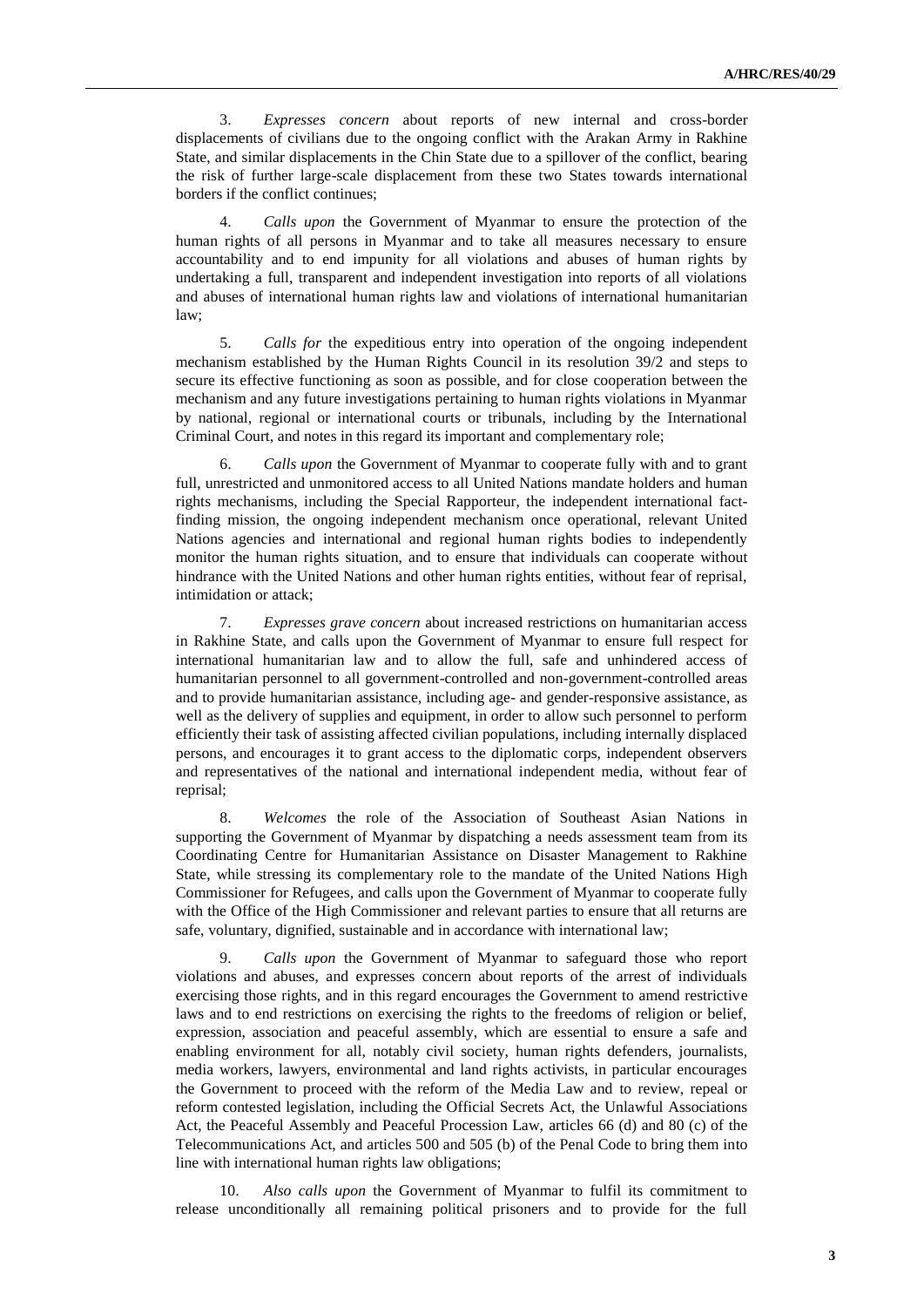rehabilitation of former political prisoners, and reiterates its call for the immediate and unconditional release of journalists Wa Lone and Kyaw Soe Oo, and of other journalists, media workers, human rights defenders and activists detained, charged and arrested under these restrictive laws, and for the Government to step up without delay action to combat hate speech and incitement to violence and hatred;

11. *Further calls upon* the Government of Myanmar to take the measures necessary to promote the inclusion, rights and dignity of all people living in Myanmar, to address the spread of discrimination and prejudice and to combat the incitement to hatred and violence against ethnic, religious and other minorities by publicly condemning such acts, carrying out education programmes, in accordance with international human rights law and standards, and by promoting interfaith dialogue in cooperation with the international community, and encourages political and religious leaders in the country to work towards national unity through dialogue;

12. *Welcomes* the adoption by the Government of Myanmar of a decent work country programme for the period 2018–2022, and emphasizes the need for the Government to address child and forced labour, including for all ethnic groups, and to introduce amendments to the Labour Organization Law and the Settlement of Labour Disputes Law to promote freedom of association in accordance with international labour standards;

13. *Also welcomes* the joint communiqué issued by the Government of Myanmar and the United Nations on addressing conflict-related sexual violence in Myanmar, and calls for its effective implementation, including by taking action to hold perpetrators of sexual violence to account and ensuring accountability for violations of the rights of women and girls in humanitarian settings, supporting legal reforms and providing training and capacity-building on investigating and prosecuting sexual and gender-based violence for justice and security sector actors, and strengthening service delivery and access to survivors of sexual and gender-based violence;

14. *Stresses* the need to expedite action to credibly address the root causes of the crisis in Rakhine State and also the need to create conditions conducive to the safe, voluntary, dignified and sustainable return of Rohingya refugees and forcibly displaced persons, including through the implementation of the recommendations made by the Advisory Commission on Rakhine State and of the memorandum of understanding signed by the Government of Myanmar, the United Nations Development Programme and the Office of the United Nations High Commissioner for Refugees;

*Notes* the steps taken by the Government of Myanmar towards establishing a national strategy for the sustainable closure of camps for internally displaced persons in Myanmar, and emphasizes the need for the Government to consult with United Nations agencies, humanitarian and development actors, and displaced persons to ensure its durable implementation, in accordance with international standards, by guaranteeing the reassertion of those persons' control over their original land and safety and security, freedom of movement, and access to livelihoods and essential services;

16. *Urges* the Government of Myanmar to expedite efforts to eliminate statelessness and the systematic and institutionalized discrimination against members of ethnic and religious minorities, in particular against the Rohingya, by, inter alia, reviewing the 1982 Citizenship Law, which has led to violations of human rights; restoring full citizenship through a transparent, voluntary and accessible procedure and guaranteeing all civil and political rights; recognizing self-identification; and amending or repealing all discriminatory legislation and policies, including discriminatory provisions of the set of "protection of race and religion laws" enacted in 2015;

17. *Reiterates* the importance of the full implementation of all recommendations of the Advisory Commission on Rakhine State to address the root causes of the crisis, including those on access to citizenship, freedom of movement, the elimination of systematic segregation and all forms of discrimination, and inclusive and equal access to health services and education, and birth registration, in full consultation with all ethnic and minority groups and persons in vulnerable situations, as well as civil society;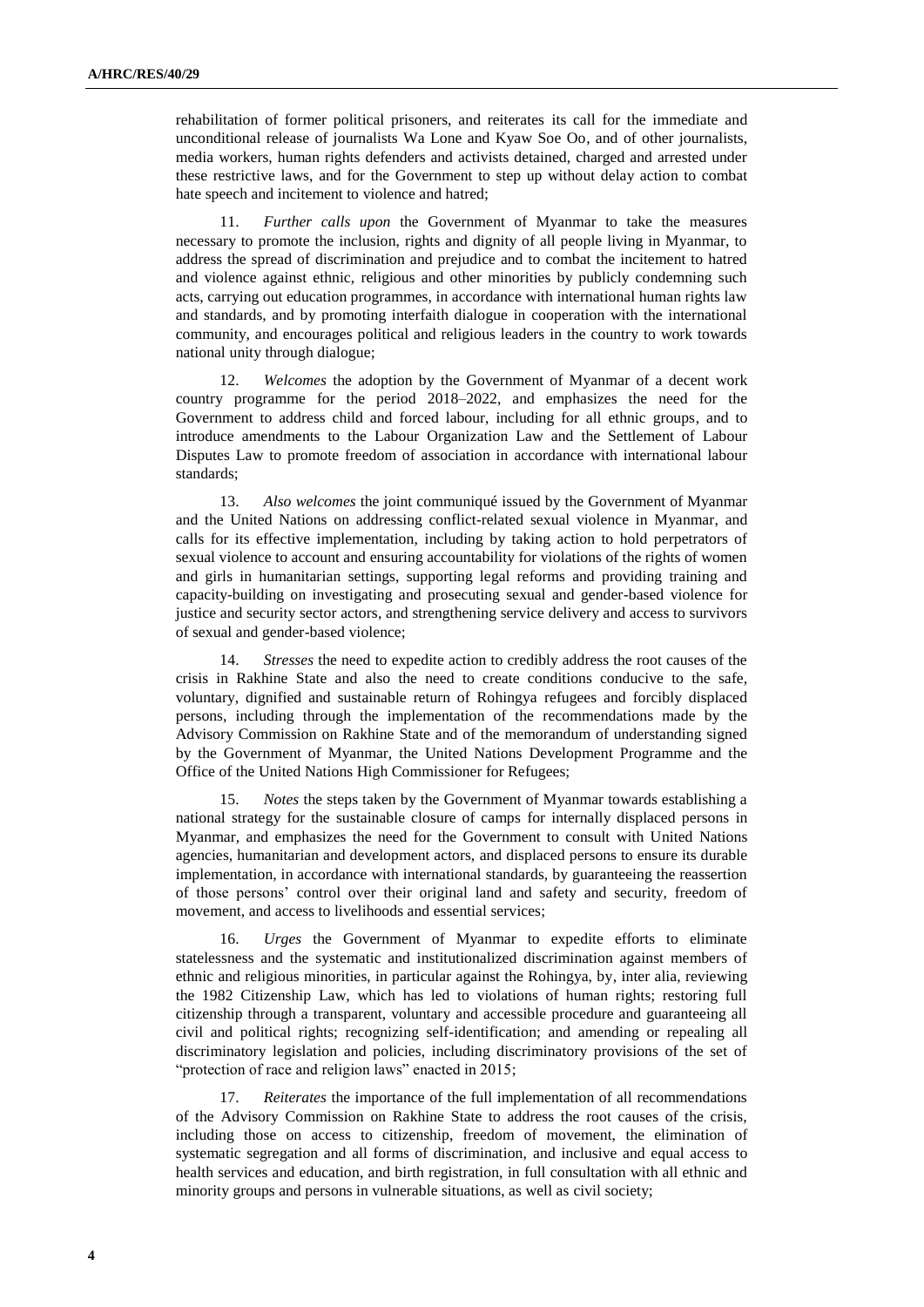18. *Expresses concern* about the recent amendments to the Vacant, Fallow and Virgin Lands Management Law, and urges the Government of Myanmar to establish an inclusive land governance framework and to resolve issues of land tenure, in full consultation with affected populations, including ethnic minority communities;

19. *Emphasizes* the need for the Government of Myanmar to cooperate fully with the Government of Bangladesh and with the United Nations, in particular the Office of the United Nations High Commissioner for Refugees, and in consultation with the populations concerned to enable the safe, voluntary, dignified and sustainable return of all refugees and forcibly displaced persons to their places of origin in Myanmar, and to give returnees freedom of movement and unimpeded access to livelihoods, social services, including health services, education and shelter, and to compensate them for all losses;

20. *Welcomes* the establishment by the Government of Myanmar of a committee for the prevention of grave violations against children in armed conflict, and encourages the Government to ratify the Optional Protocol to the Convention on the Rights of the Child on the involvement of children in armed conflict, and stresses the need to accelerate the implementation of the action plan to end and prevent the recruitment and use of children by government forces;

21. *Stresses* the importance of an inclusive and comprehensive national political dialogue to ensure the full, effective and meaningful participation of all, particularly ethnic and minority groups and persons in vulnerable situations, as well as civil society, with the objective of achieving lasting peace and reconciliation;

22. *Welcomes* the establishment of the joint committee to implement steps to amend the Constitution on 19 February 2019, and calls upon the Government of Myanmar, including its military and security forces, to take further steps to reform the Constitution and other legislation, and to strengthen democratic institutions, good governance and the rule of law to ensure respect for and to promote universal human rights and fundamental freedoms in accordance with international norms and standards, stresses the need for an independent, impartial and effective judiciary and an independent and self-governing legal profession, and calls upon the Government to ensure full compliance with its obligations under international human rights law and international humanitarian law;

23. *Calls upon* the Government of Myanmar and its institutions to step up efforts to strengthen the respect, protection and fulfilment of human rights and the rule of law, and to advance democratization and inclusive economic and social development towards the achievement of the Sustainable Development Goals, including by reforming the Myanmar National Human Rights Commission in accordance with the principles relating to the status of national institutions for the promotion and protection of human rights (the Paris Principles), and calls upon the international community to support Myanmar in this regard, including through technical assistance and capacity-building programmes;

24. *Encourages* all business enterprises, including transnational corporations and domestic enterprises, to respect human rights in accordance with the Guiding Principles on Business and Human Rights, and calls upon the home States of business enterprises operating in Myanmar to set out clearly the expectation that all business enterprises domiciled in their territory and/or jurisdiction respect human rights throughout their operations;

25. *Calls upon* the Government of Myanmar to demilitarize mining regions and to ensure the protection of human rights for workers in natural resource extraction and the enforcement of environmental safety standards, and urges the Government to work with relevant stakeholders and affected populations to develop inclusive policies for natural resource management and benefit sharing;

26. *Reiterates* its call upon the Government of Myanmar to act on its commitment to open a country office of the Office of the United Nations High Commissioner for Human Rights, with a full mandate and in accordance with the mandate of the High Commissioner, and encourages the Government to issue a standing invitation to all special procedures of the Human Rights Council;